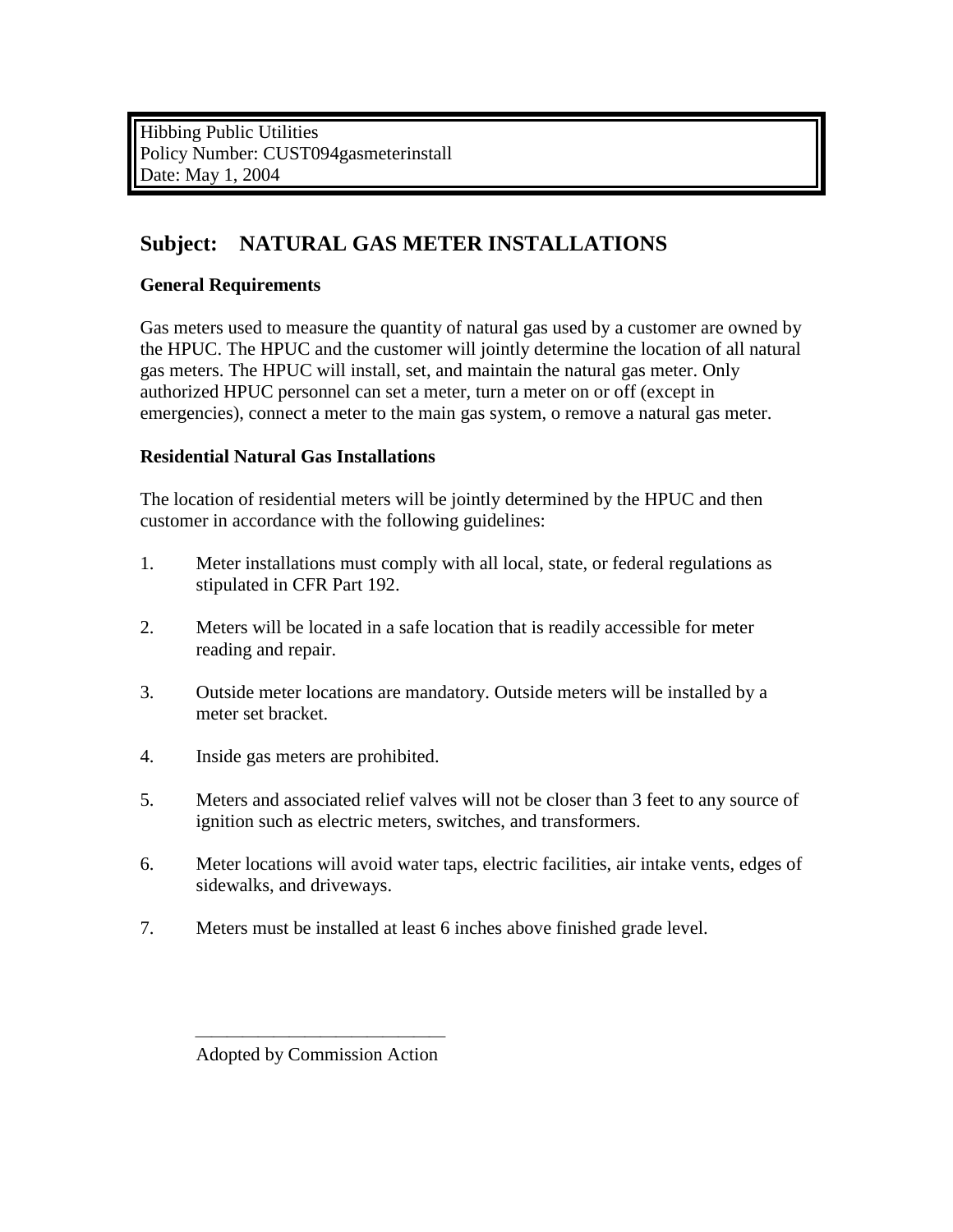### **Commercial and Industrial Natural Gas Meter Installations**

- 1) Factors that determine the design of a commercial or industrial natural gas meter installation include:
	- a. Volume of natural gas to be delivered
	- b. Pressure at which natural gas is metered
	- c. Type of structure or business
	- d. Public or non-public nature of structure
	- e. Number of occupants
- 2) All buildings must install new natural gas meters outside. The meters will be hard case and hung where practicable. Meter installations at schools and playground buildings must be protected from potential damage.
- 3) Outside meters and relief valves must not be installed closer than 50 feet from any standby propane storage tank or fuel transfer points.
- 4) Meter setting materials and natural gas pipe materials must comply with standards specified for natural gas service.
- 5) Using a mounting bracket for support of the meter is preferable. A meter shelf or slab my be required.
- 6) Meters will not be installed where rapid deterioration from corrosion or other causes is likely.
- 7) A protective device such as a backpressure regulator or check valve, will be installed by the customer downstream of the meter under the following conditions:
	- a. If the nature of utilization equipment may induce a vacuum at the meter, install a backpressure regulator downstream from the meter.
	- b. Install a check valve if the utilization equipment might induce a backpressure, if gas utilization equipment will not be connected to a source of oxygen or compressed air, or if liquefied petroleum gas or other supplementary gas is used as standby and might flow back through the meter.
	- c. A three-way valve installed to admit the standby suppy and shut off the regular natural gas supply at the same time may be substituted for a check valve.
- 8) Appropriate instruction as given for residential meter installations will apply to commercial and industrial meter installations.